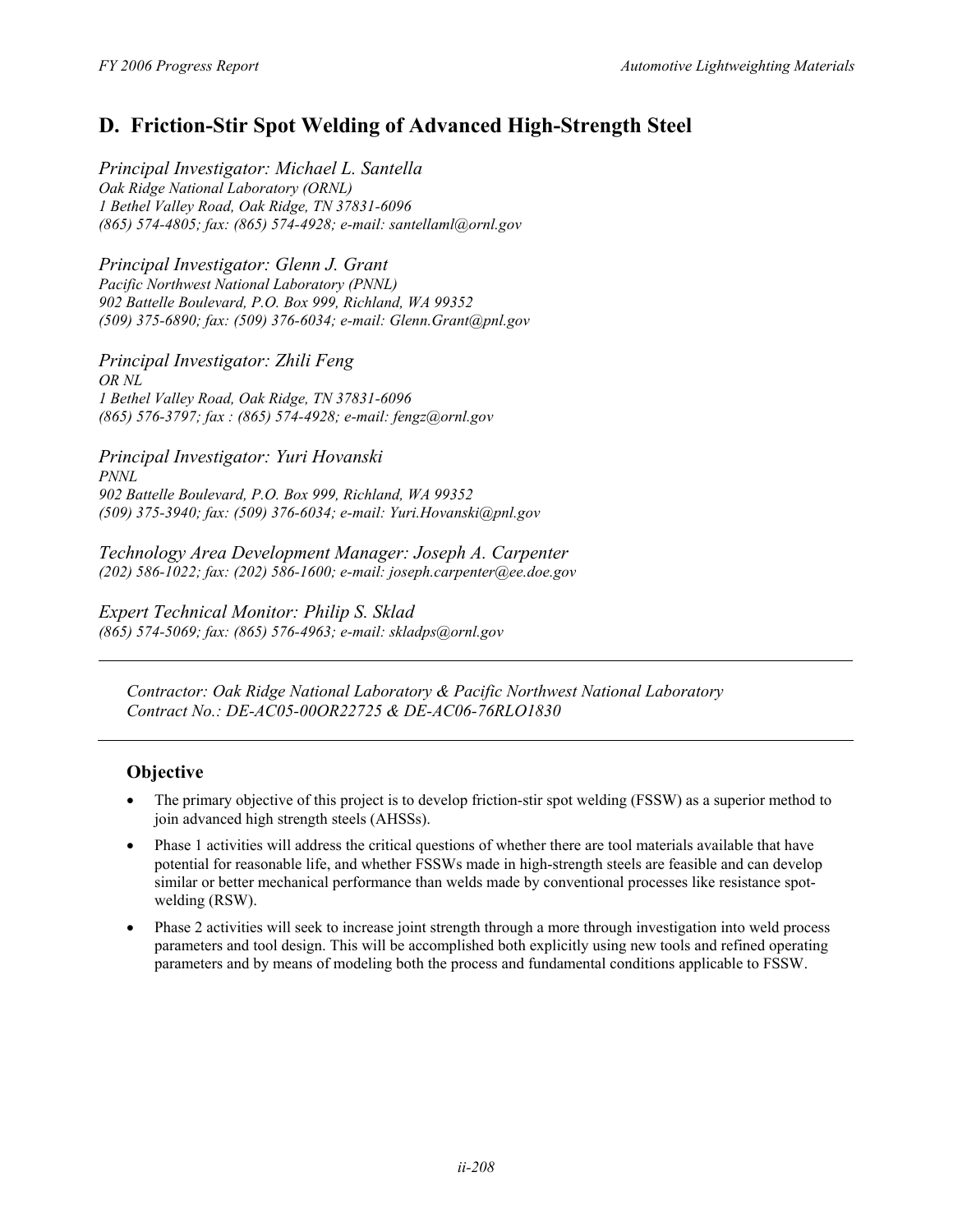### **Approach**

- The project is a collaborative effort between ORNL and PNNL, and includes an advisory committee with representatives from DCX, Ford, GM, two automotive steel suppliers, and a friction-stir welding tool supplier.
- Lap joints are made and used to correlate tensile shear strength with processing parameters and microstructures.
- Tool durability is evaluated by measuring tool wear after and during test programs and by characterizing the tool strength with changing welding conditions.
- Process modeling will be developed to help define optimum processing conditions and tool geometries.

### **Accomplishments**

- Test programs fabricating spot-welds in DP780 and hot-stamped boron steel (HSBS) were initiated and a wide range of scoping weld parameters was investigated.
- Fabricated coupons were subjected to metallographic examination, hardness testing, and lap-shear tests.
- Metallurgically-bonded areas in the weld nuggets were measured, characterized, and found to be smaller than expected, thus indicating the need for more development work on weld process parameter and tool design.
- Two tool materials, tungsten 25% rhenium (W25Re) and polycrystalline cubic boron nitride (PCBN), and three tool geometries were initially investigated.
- Initial trials show that tool wear in PCBN is low, but tool wear in W25Re is high; however, tool wear and durability are strongly related to weld process conditions.
- Mechanical testing of phase-1 lap-shear coupons in DP780 and HSBS indicate that, while overall strengths weld parameters are in the range of acceptable values defined by the Draft AWS (American Welding Society) Specification for RSW of steel, the specific strength of nearly any condition exceeds the minimum stress condition.
- As tool geometry was found to have a profound effect on joint performance, four new tools were designed, procured and tested for the onset of phase-2 work.
- Several optimum and exploratory weld conditions were used with each of the four new tool designs with marked increase in lap-shear performance.

### **Future Direction**

- Initial phase-1 study has shown joint strengths are at and just below the parameters set in the Draft AWS Specification for RSW of steels. Phase-2 activities will develop higher-strength joints through a more thorough investigation into weld process parameters and tool designs.
- Other factors critical to industrial implementation will be investigated including total spot cycle time, tool wear and robustness as a function of changing weld parameters, tool life, and the process of transferring optimized process parameters to a robotic system.
- Both process and fundamental models will be developed to predict weld performance with changing process conditions.
- Assess the potential for in-process NDE.

welding (FSSW) of aluminum (Al) in automotive advanced high strength steels (AHSSs) and whether<br>FSSW has advantages over conventional processes manufacturing environments exists. C-gun-type<br>
FSSW has advantages over conventional processes<br>
FSSW heads have been developed and adapted to<br>
robotic systems that are now commercially available<br>
work on FSSW of AHSS sugge

**Introduction for FSSW of Al alloys. This project addresses the** The technology for implementing friction-stir spot questions of whether the FSSW process is viable for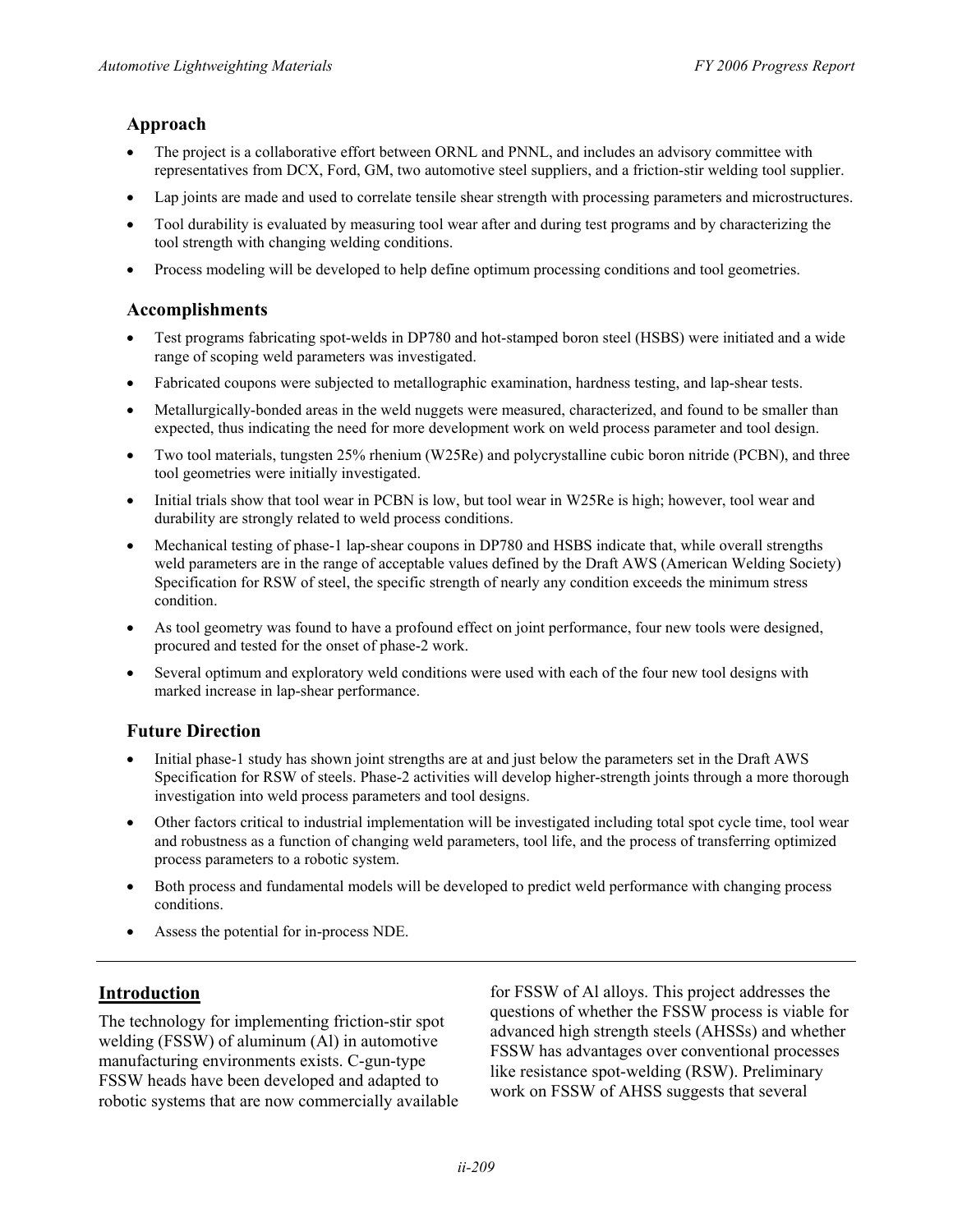features of the process (fine-grained microstructure in the nuggets of AHSS, potentially higher-strength joints and higher energy absorption in crash, low energy consumption and environmental emissions during manufacturing) may give FSSW cost and energy-saving advantages over RSW. In addition, the process may be viable for lightweight materials that currently have joining problems using conventional techniques (DP1000, Martensitics, hotstamp boron steels, etc). If this can be accomplished, the FSSW process may be an enabler for more widespread use of the lightweight, advanced and ultra-high-strength materials.

- Important questions remain about effective, economical application of FSSW to AHSS. Critical unknowns to be addressed in this study include:
- Are tool materials available that have potential for reasonable life?
- Are joint strengths comparable to or better than conventional processes?
- Are manufacturing issues appropriate (cycle time, tool wear, process robustness and sensitivity to production variation)?
- Do FSSW joints have any advantage for NDE, or for real-time process control over RSW?
- Are total-life cycle costs appropriate?
- Can the process be modeled and predictive tools developed to aid designers?

If FSSW of high-strength steels can be demonstrated and its advantages over RSW identified, then it may help to accelerate the insertion of lightweight, highstrength materials into automotive body construction to help meet FreedomCAR goals.

# **Approach**

The primary objective of this project is to characterize the responses of AHSSs to FSSW. The project is organized into two phases. Phase-1 activities addressed the critical questions of whether there are tool materials available that have potential for reasonable life, and whether FSSWs made in high-strength steels could develop strengths comparable to those made by conventional processes like RSW. Phase 2 encompasses activities

including development of a more detailed process model including weld performance prediction, evaluation of joint microstructures and mechanical properties, assessments of the potential for inprocess NDE and establishment of the framework of a design database for spot-friction-welded structures. The project is a 50/50 collaboration between ORNL and PNNL, and it includes an advisory committee with representatives from DCX, Ford, and GM.

Three uncoated high-strength steels were selected for the Phase-1 study: 1) dual-phased steel, DP780; 2) a steel with transformation-induced plasticity, TRIP780; and (3) a hot-stamp boron steel (HSBS) sourced from a Swedish supplier. It was agreed to acquire the material in a thickness of 1.5 mm based both on easy availability from the steel suppliers (Mittal Steel Corp. and Gestamp US Hardtech, Inc) and on the level of interest among OEMs.

Two materials were selected for the friction-stir tools: polycrystalline cubic boron nitride (PCBN) and an alloy of tungsten containing 25 wt% rhenium (W25Re). Both materials are commercially available. Initially, four tool designs, shown in Figure 1, were selected using input from the industry supplier of the PCBN, MegaStir, Inc. The tool design shown in the upper left corner of Figure 1 is considered relatively conventional, having a pin that protrudes from its main body. The main body is referred to as the shoulder region with a diameter of 0.4 inches. The pin itself is a truncated cone with three flats.



**Figure 1.** Tool geometries investigated in Phase 1.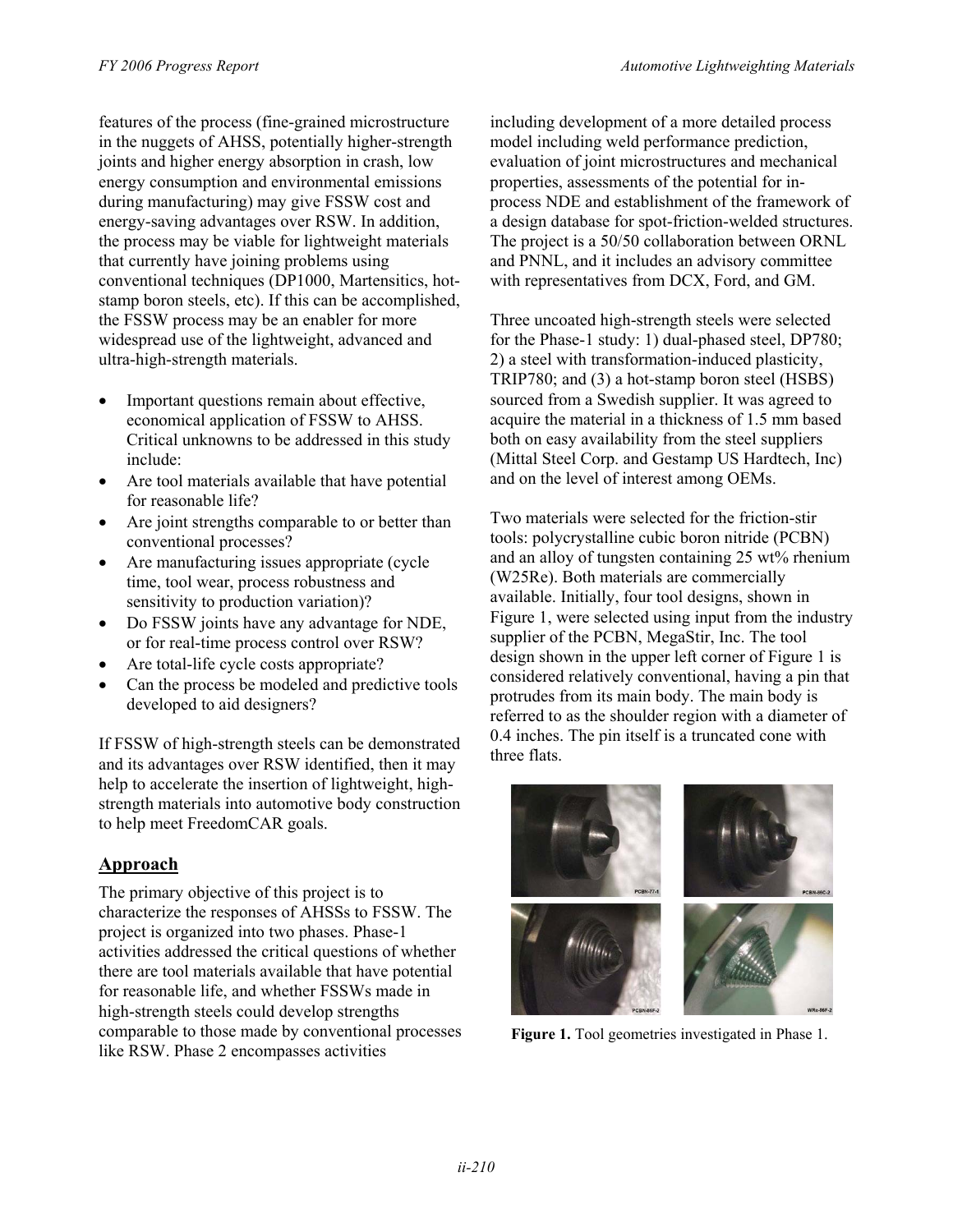The remaining three tools in Figure 1 depict 'shoulderless' tools. The tool in the upper-right corner is designated a coarse spiral and the two lower tools are fine-spiral designs. Both of these tools do not engage the shoulder with the workpiece. This geometry was recommended by MegaStir based on their exploratory work on FSSW. Two tools of each design and material were made and tested during Phase 1 of this study.

Lap joints were made to measure tension-shear strength, and to correlate strength with processing parameters and microstructures. Spot-welds were made by varying the parameters of tool plunge depth and tool plunging rate. In addition to these control parameters, a number of other process variables were recorded for each weld including weld time, spindle torque, normal force, and temperature on the back side of the two-sheet stack-ups.

Joint strength, as measured by lap-shear load, was correlated with these parameters. Joint strengths were also compared with those of resistance spotwelds using data from the Draft AWS Specification for RSW of Steel.

Correlations between weld process parameters, joint strengths, and bonded-area measurements developed throughout phase 1 were used to design new tools for phase-2 initiation. These optimized tools were subjected to similar testing to determine the effect of tool design on joint strength, bonded area and tool life.

### **Results and Discussion**

Published data indicate the variables of plunge depth and weld cycle time are important for determining spot-weld strength in Al alloys. Based on this information, the initial testing plan for the AHSSs was meant to probe this parameter space by plunging to predetermined depths at constant rates, and by including a dwell at the end of each spotweld program.

The friction-stir machine was used in displacement control during the spot-welding. The plunge depths were selected by considering the geometry of the conventional pin tool and the thickness of the twosheet stack-ups being used for the welding. The pin extends beyond the plane of the shoulder by about

2.33 mm. The two-sheet stack-up is about 3 mm thick. Consequently, plunging to a depth of 2.3 mm would insert the pin entirely into the stack-up and just start to engage the shoulder of the tool on the surface of the top sheet. Plunging to a depth of 2.9 mm would insert the end of the pin nearly to the bottom surface of the bottom sheet. Based on this reasoning, the plunge depths were varied from 2.3-2.9 mm in 0.1 mm steps. Operating the machine in the displacement mode ensured that the desired final plunge depths were achieved.

Because the friction-stir machine was operated in displacement control, the dwell portions of the welding control programs required special consideration. Using a fixed-position dwell in displacement-control mode would permit the normal load on the tool to decrease due to temperature rise at the dwell position. It was believed that maintaining the loading conditions at the dwell position would promote better bonding. Consequently, incorporation of a dwell was accomplished by creating a two-step welding program that involved first plunging to nearly the full desired depth followed by further plunging the final 0.2 mm of depth at a slower rate. Three initial plunging rates were used: 0.4 mm/s, 2 mm/s, and 3 mm/s. The two secondary plunge rates used were 0.07 mm/s and 0.20 mm/s. These secondary plunge segments produced 'quasi-dwells' of either 1 s or 3 s at the end of each weld program.

Examples of two weld programs are shown in Figure 2. This procedure resulted in 14 individual welding programs at each plunging rate for 42 individual welding conditions. These 42 sets of conditions encompassed total welding times of 1.70-9.75 s. Spot-welds were made using both the conventional tool and the shoulderless tool. Six parameter sets were chosen to produce plunge depths of either 2.3 or 2.9 mm and weld times of 1.70, 2.05, 3.90, 4.35, 6.25 and 9.75 s.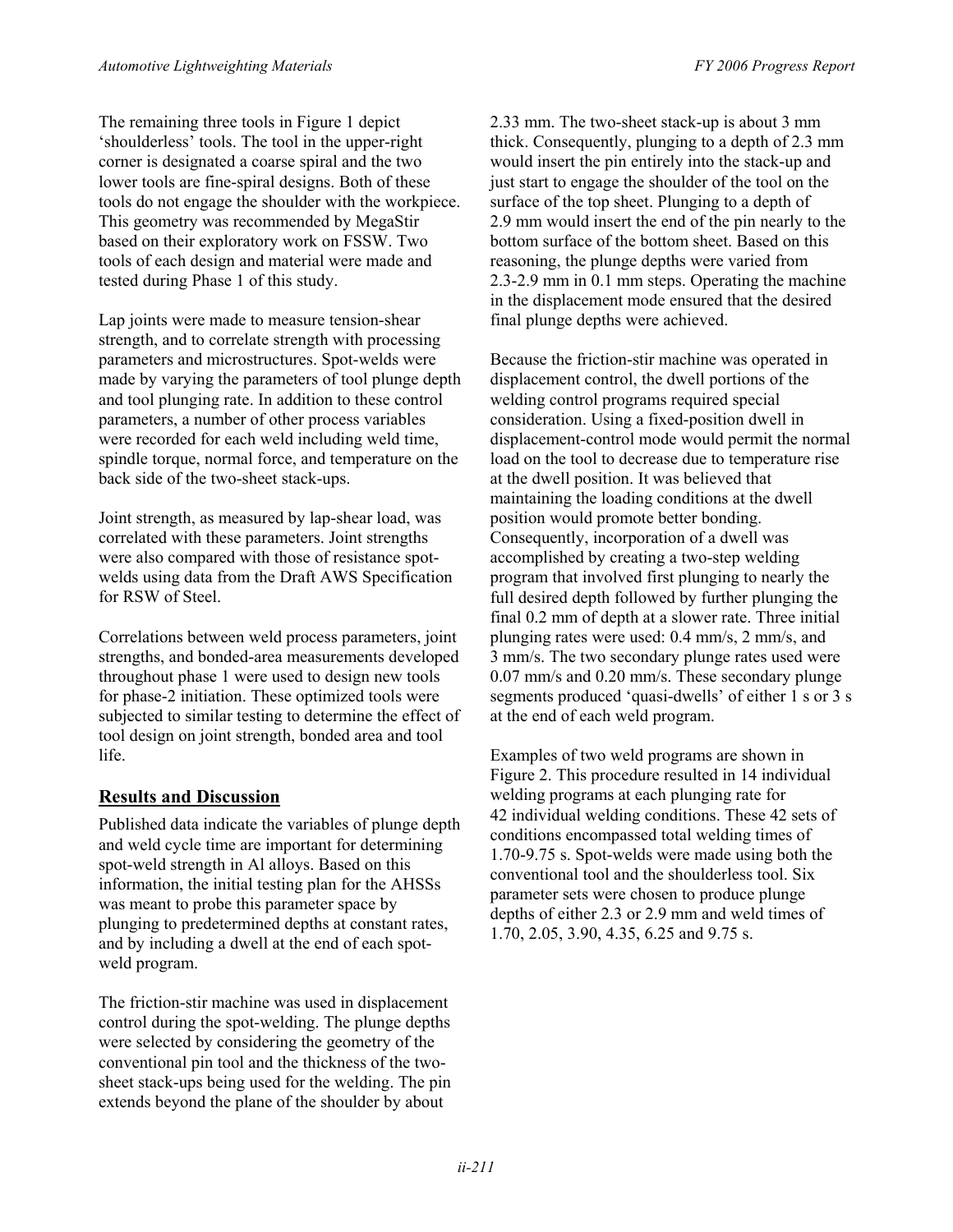

**Figure 2.** Illustration showing examples of conditions using for friction-stir spot-welding.

Figure 3 shows a representative micrograph of two friction-stir spot-welds in cross-section. These welds show the effects of different plunge depths at the extremes of the test matrix. The key feature of a high-strength joint is the width of the bonded area on each side of the exit hole. The bonded area is that part of the weld where the original surface between the two sheets disappears into the recrystallized and transformed stir zone on each side of the exit hole. Figure 3a shows a weld with a bonded area that is very narrow, due to an insufficient plunge depth. In Figure 3b, the bonded area is much wider indicating a significantly larger area of the joint was transformed, recrystallized, and plastically deformed. The original surface between the sheets has become a fully-mixed interface. Maximizing the bonded area is the goal of the process-parameter development because there is a strong correlation between bonded area and lap-shear strength. This is somewhat different from a resistance spot-weld where outer diameter of the spot is the key feature correlated with strength.

Figure 4 illustrates the shape of the bonded area in a FSSW. If the dimension  $W_w$ , the width of the annular bonded area, becomes too thin, then even large-diameter nuggets will fail at low loads because of lack of load-carrying section. This concept may require a different way of evaluating the quality of FSSW on the production floor. Joints that easily meet strength minimums may fail across this annular bonded area, and not by conventional nugget pullout. Inspecting and qualifying FSSW joints will be addressed in phase 2.



**Figure 3.** Bonded area is a function of tool design, plunge depth, tool material, shoulder heating, and process parameters (RPM, plunge rate, dwell).



**Figure 4.** Geometry of the bonded area of a FSSW.

Figure 5 shows the correlation between lap-shear strength and total annular area of the bonded region. The area was calculated by measuring (by optical comparator) the dimensions of the sheared, or pulled-out, weld metal on the surface of a weld coupon after testing. It was assumed that these areas represent the bonded area, although in material cases where the heat-affected zone (HAZ) is weaker than the stir zone, the pull-out or sheared area will include more than just "nugget" material.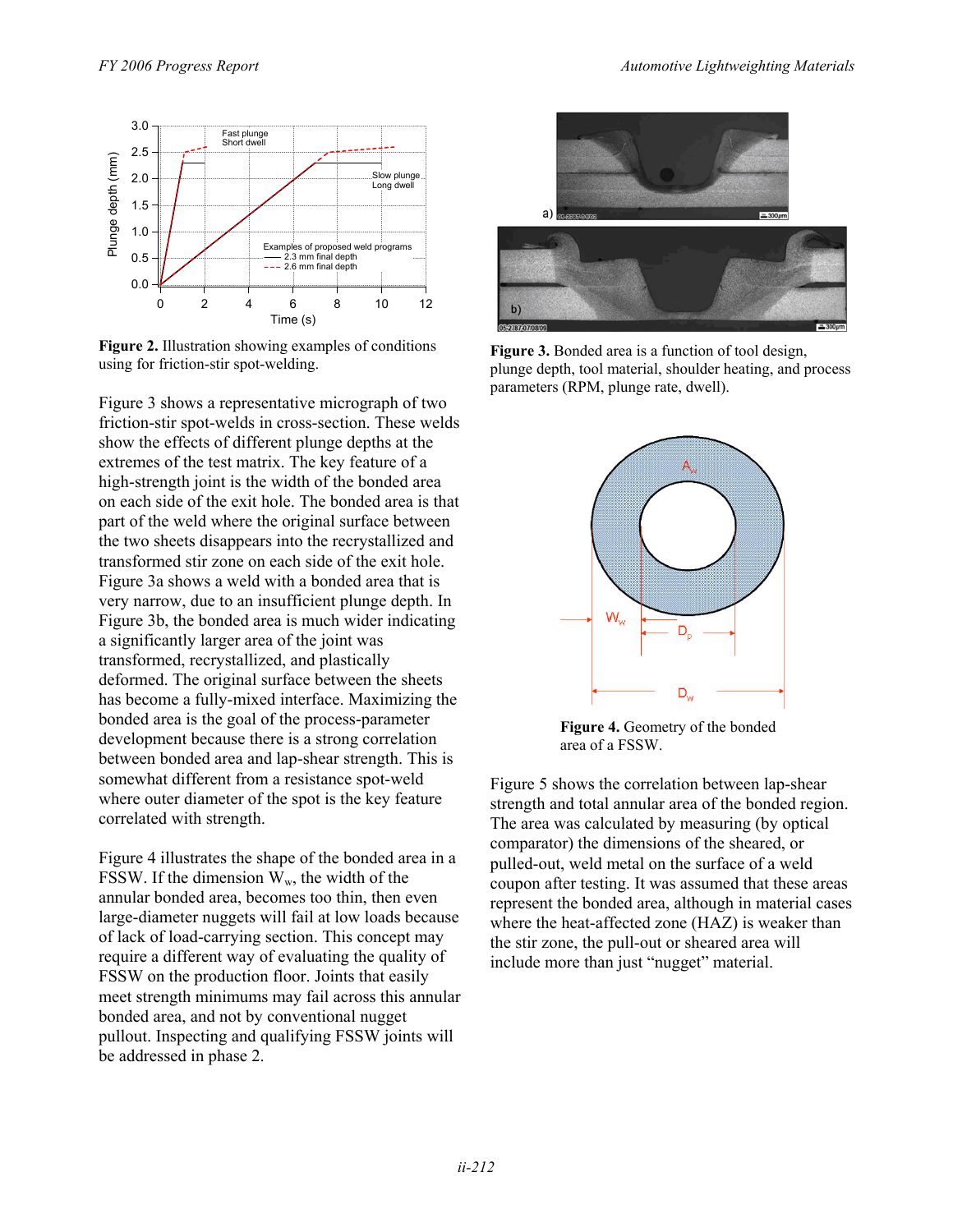Lapshear Strength vs. Weld Area in DP780 using Tool BN77



**Figure 5.** Lap-shear strength vs. annular weld area BN77 three-flat tool. showing linear relationship.

Data in Figure 5 show a logical linear correlation **between bonded area and lap-shear strength.** For **14** AWS 8.1M (Draft RSW Spec.) comparative purposes, a RSW joint with a nugget diameter of 5 mm will have an annular area of 19.6 mm<sup>2</sup>. While the data in this graph are from a wide range of process parameters, only a single tool design (smooth-shouldered, smooth pin with three flats) was used. Plots like this allow for process optimization by pointing to operating parameters that lead to larger bonded areas and higher strengths. For example, lap-shear tests that resulted in loads above 10kN occurred in cases where plunge rates were on the high side of tested conditions (3mm/sec) and dwell times were longer (3 sec).

Figure 6 shows the relationship, for a single tool design, between lap-shear strength and total weld time, as defined by the time from tool touch down to retraction. (Also shown is the relationship between strength, plunge rate and dwell time). The figure shows there are process parameters where joint strength over 10 kN can be achieved at weld cycle times of 4 seconds. between FSSW and traditional RSW. According to seems the SSSW and traditional RSW. According to seems and traditional RSW. According to  $\frac{1}{2}$ 

Figures 7 and 8 demonstrate unique differences the Draft AWS Specification for RSW of Steel, D8.1M:200X, minimum lap-shear strengths for spotwelds of overlapping 1.5 mm sheets in 780 MPa materials should be 10.4 MPa with an applicable minimum spot size of 19.6 mm<sup>2</sup>. While several acceptable FSSW parameters produced lap-shear



Figure 6. Lap shear strength vs. total weld time for a



**Figure 7.** Graph represents data for all process parameters and a single conventional tool superimposed on a minimum strength standard for RSW welds (Draft AWS D8.1M:200X).



Figure 8. Graph represents specific strength data for all process parameters and a single conventional tool superimposed on a minimum strength/minimum area criteria (Draft AWS D8.1M:200X).